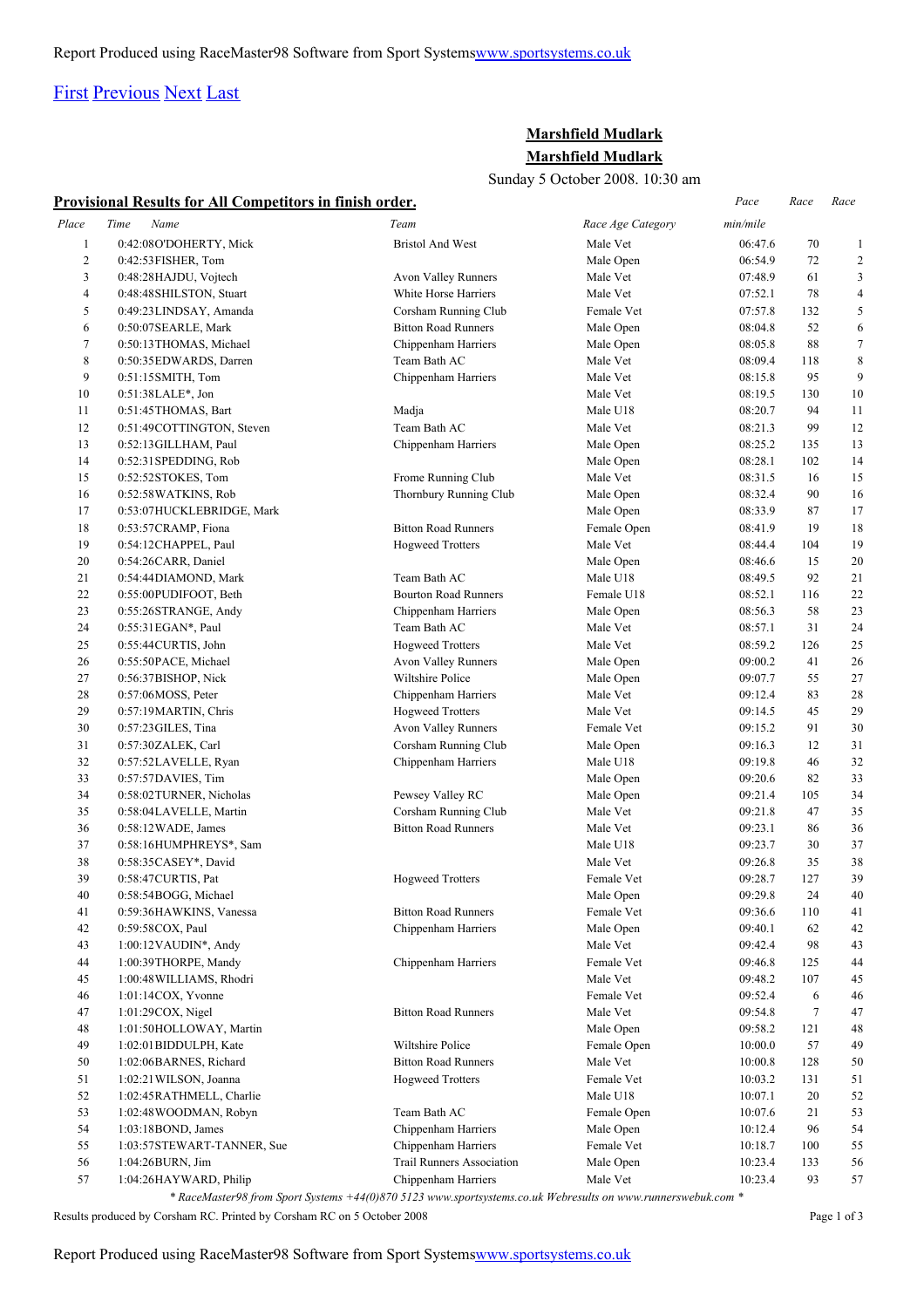# [First](http://www.corshamrunningclub.co.uk/Mudlark/Results/2008/Marshfield Mulark.html) [Previous](http://www.corshamrunningclub.co.uk/Mudlark/Results/2008/Marshfield Mulark.html) [Next](http://www.corshamrunningclub.co.uk/Mudlark/Results/2008/Marshfield MularkPage3.html) [Last](http://www.corshamrunningclub.co.uk/Mudlark/Results/2008/Marshfield MularkPage3.html)

Marshfield Mudlark, Marshfield Mudlark - Sunday 5 October 2008. 10:30 am

| <b>Provisional Results for All Competitors in finish order.</b> |  |
|-----------------------------------------------------------------|--|
|-----------------------------------------------------------------|--|

|       | Provisional Results for All Competitors in finish order. |                              |                   | Pace     | Race           | Race |
|-------|----------------------------------------------------------|------------------------------|-------------------|----------|----------------|------|
| Place | Time<br>Name                                             | Team                         | Race Age Category | min/mile |                |      |
| 58    | 1:04:49 SEWELL*, John                                    |                              | Male Vet          | 10:27.1  | 134            | 58   |
| 59    | 1:05:27 PUDIFOOT, Louise                                 |                              | Female Vet        | 10:33.2  | 117            | 59   |
| 60    | 1:05:36 PRIEST, Mark                                     |                              | Male Vet          | 10:34.7  | 101            | 60   |
| 61    | 1:05:39 LITTLE, Dayton                                   |                              | Male Vet          | 10:35.1  | $\overline{2}$ | 61   |
| 62    | 1:05:42 SMITH, Bill                                      | <b>Hogweed Trotters</b>      | Male Vet          | 10:35.6  | 114            | 62   |
| 63    | 1:05:57 SCOTT, Ryan                                      |                              | Male Open         | 10:38.0  | 71             | 63   |
| 64    | 1:06:09 WHITELOCK, Mark                                  | <b>Hogweed Trotters</b>      | Male Vet          | 10:40.0  | 68             | 64   |
| 65    | 1:06:11 WILD, Rob                                        | Fire Service Athletic Club   | Male Vet          | 10:40.3  | 59             | 65   |
| 66    | 1:06:11 HOUSELANDER, Anthony                             |                              | Male Open         | 10:40.3  | 106            | 66   |
| 67    | 1:06:38 PAICE, Neil                                      | <b>Hogweed Trotters</b>      | Male Open         | 10:44.7  | 33             | 67   |
| 68    | 1:06:59 GRIFFITHS, Mark                                  | Team Bath AC                 | Male Vet          | 10:48.0  | 119            | 68   |
| 69    | 1:07:10 MORRIS, Colin Richard                            | Chippenham Harriers          | Male Vet          | 10:49.8  | 63             | 69   |
| 70    | 1:07:54 POOLEY, Trevor                                   | Chippenham Harriers          | Male Vet          | 10:56.9  | 89             | 70   |
| 71    | 1:08:07 LOWES, David                                     | Frome Running Club           | Male Vet          | 10:59.0  | 76             | 71   |
| 72    | 1:08:29 BENNETT, Chris                                   | <b>Great Western Runners</b> | Male Vet          | 11:02.6  | 97             | 72   |
| 73    | 1:08:37 DAVIES, Chris                                    |                              | Male Vet          | 11:03.8  | 81             | 73   |
| 74    | 1:08:37 RILEY, Richard                                   |                              | Male Vet          | 11:03.8  | 40             | 74   |
| 75    | 1:09:10 WILLIAMS*, Sally                                 |                              | Female Vet        | 11:09.2  | 29             | 75   |
| 76    | 1:09:11 PUDIFOOT, Ellie                                  | <b>Bourton Road Runners</b>  | Female U18        | 11:09.3  | 115            | 76   |
| 77    | 1:10:16 SPERRING, Bob                                    | <b>Bitton Road Runners</b>   | Male Vet          | 11:19.8  | 67             | 77   |
| 78    | 1:11:54 TURNER, Lucy                                     | Pewsey Valley RC             | Female Open       | 11:35.6  | 108            | 78   |
| 79    | 1:11:56 SNELL*, Graham                                   |                              | Male Vet          | 11:35.9  | 109            | 79   |
| 80    | 1:12:33 LAWRENSON, Paul                                  | Chippenham Harriers          | Male Vet          | 11:41.9  | 85             | 80   |
| 81    | 1:12:47 HART, Elaine                                     |                              | Female Vet        | 11:44.2  | 50             | 81   |
| 82    | 1:12:52 HICKSON, Anthony                                 | Avon Valley Runners          | Male Vet          | 11:45.0  | 69             | 82   |
| 83    | 1:13:03 SKINNER, Paul                                    |                              | Male Open         | 11:46.7  | 84             | 83   |
| 84    | 1:13:04 BAGSHAW, Richard                                 | Chippenham Harriers          | Male Vet          | 11:46.9  | 3              | 84   |
| 85    | 1:13:12 LOW, Sue                                         | Sole Sisters                 | Female Vet        | 11:48.2  | 77             | 85   |
| 86    | 1:13:18 FOX-EVANS, Tim                                   |                              | Male Vet          | 11:49.2  | 129            | 86   |
| 87    | 1:13:48 SEDGEMORE*, Eddie                                |                              | Male Vet          | 11:54.0  | 5              | 87   |
| 88    | 1:14:15 FIDDES, Chris                                    | Somer AC                     | Male Vet          | 11:58.3  | 75             | 88   |
| 89    | 1:14:28 BAKER, Mark                                      | <b>Bitton Road Runners</b>   | Male Vet          | 12:00.4  | 80             | 89   |
| 90    | 1:14:41 HATHAWAY, James                                  |                              | Male Open         | 12:02.5  | 123            | 90   |
| 91    | 1:15:23 POWLY, Jenny                                     |                              | Female Vet        | 12:09.3  | 49             | 91   |
| 92    | 1:15:41 VELLACOTT*, Alison                               |                              | Female Vet        | 12:12.2  | 25             | 92   |
| 93    | 1:15:59 LUFF, Max                                        | Corsham Running Club         | Female Open       | 12:15.1  | 113            | 93   |
| 94    | 1:16:13 BULLOUGH, Valerie                                | Team Bath AC                 | Female Vet        | 12:17.4  | 36             | 94   |
| 95    | 1:16:40 BROWN, Paul                                      |                              | Male Vet          | 12:21.7  | 10             | 95   |
| 96    | 1:17:07 BOWLER*, Kate                                    |                              | Female Vet        | 12:26.1  | 103            | 96   |
| 97    | 1:17:21 CORCORAN, Kate                                   |                              | Female Vet        | 12:28.3  | 120            | 97   |
| 98    | 1:17:36 CLARK, Paul                                      | <b>Hogweed Trotters</b>      | Male Vet          | 12:30.8  | 51             | 98   |
| 99    | 1:17:40 HORTON, Rob                                      |                              | Male Vet          | 12:31.4  | 28             | 99   |
| 100   | 1:17:41 PAKI, Len                                        | Chippenham Harriers          | Male Vet          | 12:31.6  | 124            | 100  |
| 101   | 1:17:46 DOWLING, Liz                                     | Frome Running Club           | Female Open       | 12:32.4  | 27             | 101  |
| 102   | 1:18:12 CRAWFORD, Karen                                  |                              | Female Vet        | 12:36.6  | 112            | 102  |
| 103   | 1:18:33 REED, David                                      | UK Net Runners               | Male Vet          | 12:39.9  | $\overline{4}$ | 103  |
| 104   | 1:19:00 DAVIES, Karen                                    | Corsham Running Club         | Female Vet        | 12:44.3  | 53             | 104  |
| 105   | 1:19:00 CORLETT, Carly                                   | Corsham Running Club         | Female Open       | 12:44.3  | 14             | 105  |
| 106   | 1:19:01 HEARNE, David                                    | Corsham Running Club         | Male Vet          | 12:44.5  | 13             | 106  |
|       |                                                          |                              |                   |          |                |      |